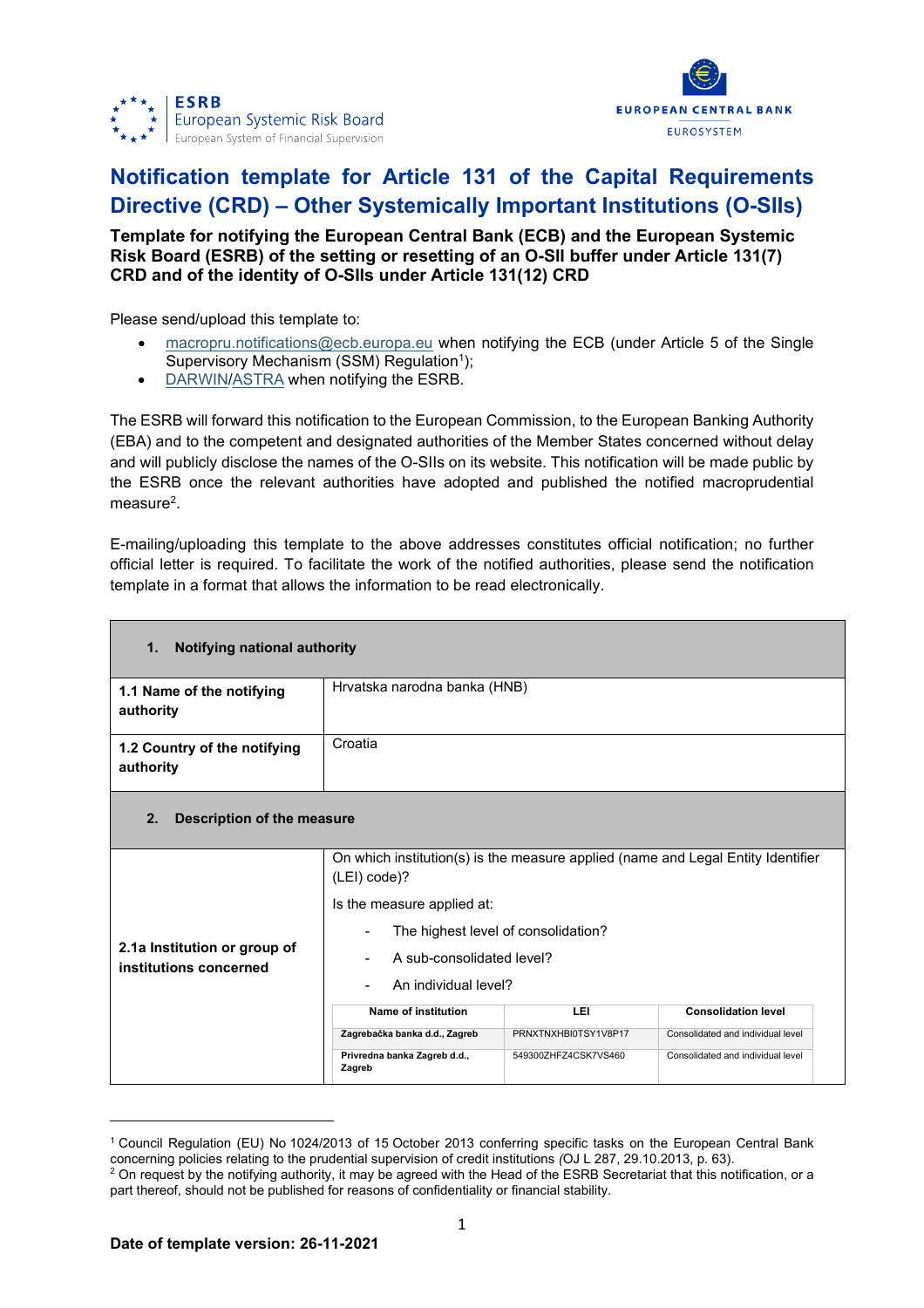|                                                       | Erste&Steiermärkische Bank d.d.                                                       | 549300A2F46GR0UOM390                                                              | Consolidated and individual level     |  |  |  |
|-------------------------------------------------------|---------------------------------------------------------------------------------------|-----------------------------------------------------------------------------------|---------------------------------------|--|--|--|
|                                                       | Rijeka                                                                                |                                                                                   |                                       |  |  |  |
|                                                       | Raiffeisenbank Austria d.d.,<br>Zagreb                                                | 52990011UZV70CZRAU55                                                              | Consolidated and individual level     |  |  |  |
|                                                       | OTP banka Hrvatska d.d., Zagreb                                                       | 5299005UJX6K7BQKV086                                                              | Consolidated and individual level     |  |  |  |
|                                                       | Addiko Bank d.d.                                                                      | RG3IZJKPYQ4H6IQPIC08                                                              | Individual level                      |  |  |  |
|                                                       | Hrvatska poštanska banka d.d.,                                                        | 529900D5G4V6THXC5P79                                                              | Individual level                      |  |  |  |
|                                                       | Zagreb                                                                                |                                                                                   |                                       |  |  |  |
|                                                       |                                                                                       |                                                                                   |                                       |  |  |  |
|                                                       |                                                                                       |                                                                                   |                                       |  |  |  |
| 2.1b Changes to the list of<br>institutions concerned | No changes occurred                                                                   |                                                                                   |                                       |  |  |  |
|                                                       |                                                                                       | At what level is the fully phased-in buffer (in %) applied to the institution(s)? |                                       |  |  |  |
|                                                       | New O-SII buffer<br><b>Name of institution</b>                                        |                                                                                   | Previous O-SII buffer                 |  |  |  |
|                                                       | Zagrebačka banka d.d.,<br>Zagreb                                                      | 2%                                                                                | 2%                                    |  |  |  |
|                                                       | Privredna banka Zagreb d.d.,<br>Zagreb                                                | 2%                                                                                | 2%                                    |  |  |  |
| 2.2 Level of the buffer<br>applied                    | Erste&Steiermärkische Bank<br>d.d. Rijeka                                             | 2%                                                                                | 2%                                    |  |  |  |
|                                                       | Raiffeisenbank Austria d.d.,<br>Zagreb                                                | 2%                                                                                | 2%                                    |  |  |  |
|                                                       | OTP banka Hrvatska d.d.,<br>Zagreb                                                    | 2%                                                                                | 2%                                    |  |  |  |
|                                                       | Addiko Bank d.d.                                                                      | 0.5%                                                                              | 0.5%                                  |  |  |  |
|                                                       | Hrvatska poštanska banka                                                              | 0.5%                                                                              | 0.5%                                  |  |  |  |
|                                                       | d.d., Zagreb                                                                          |                                                                                   |                                       |  |  |  |
|                                                       |                                                                                       | Please provide the name and LEI code of the ultimate EU parent institution of the |                                       |  |  |  |
|                                                       | group for each of the O-SIIs identified. if the ultimate EU parent institution is not |                                                                                   |                                       |  |  |  |
|                                                       | the concerned institution itself.                                                     |                                                                                   |                                       |  |  |  |
|                                                       | Name of identified O-SII                                                              | Ultimate EU parent institution                                                    | LEI of ultimate parent<br>institution |  |  |  |
|                                                       | Zagrebačka banka d.d., Zagreb                                                         | UniCredit S.p.A.                                                                  | 549300TRUWO2CD2G5692                  |  |  |  |
| 2.3 Name of the ultimate EU                           | Privredna banka Zagreb d.d.,<br>Zagreb                                                | Intesa Sanpaolo S.p.A.                                                            | 2W8N8UU78PMDQKZENC08                  |  |  |  |
| parent institution                                    | Erste&Steiermärkische Bank d.d.<br>Rijeka                                             | Erste Group Bank AG                                                               | PQOH26KWDF7CG10L6792                  |  |  |  |
|                                                       | Raiffeisenbank Austria d.d.,<br>Zagreb                                                | Raiffeisen Bank International AG                                                  | 9ZHRYM6F437SQJ6OUG95                  |  |  |  |
|                                                       | OTP banka Hrvatska d.d., Zagreb                                                       | OTP Bank Nyrt.                                                                    | 529900W3MOO00A18X956                  |  |  |  |
|                                                       | Addiko Bank d.d.                                                                      | AI LAKE (Luxembourg) Holding<br>S.a.r.l.                                          | 529900AZGQJIIZ2UBR22                  |  |  |  |
|                                                       |                                                                                       |                                                                                   |                                       |  |  |  |
|                                                       | Hrvatska poštanska banka d.d.,<br>Zagreb                                              |                                                                                   |                                       |  |  |  |
|                                                       | Not applicable                                                                        |                                                                                   |                                       |  |  |  |
|                                                       |                                                                                       |                                                                                   |                                       |  |  |  |
|                                                       | Name of parent O-SII<br>identified                                                    | Name of O-SII subsidiary                                                          | LEI of O-SII subsidiary               |  |  |  |
|                                                       |                                                                                       |                                                                                   |                                       |  |  |  |
| 2.4 Names of subsidiaries                             |                                                                                       |                                                                                   |                                       |  |  |  |
|                                                       |                                                                                       |                                                                                   |                                       |  |  |  |
|                                                       |                                                                                       |                                                                                   |                                       |  |  |  |
|                                                       |                                                                                       |                                                                                   |                                       |  |  |  |
|                                                       |                                                                                       |                                                                                   |                                       |  |  |  |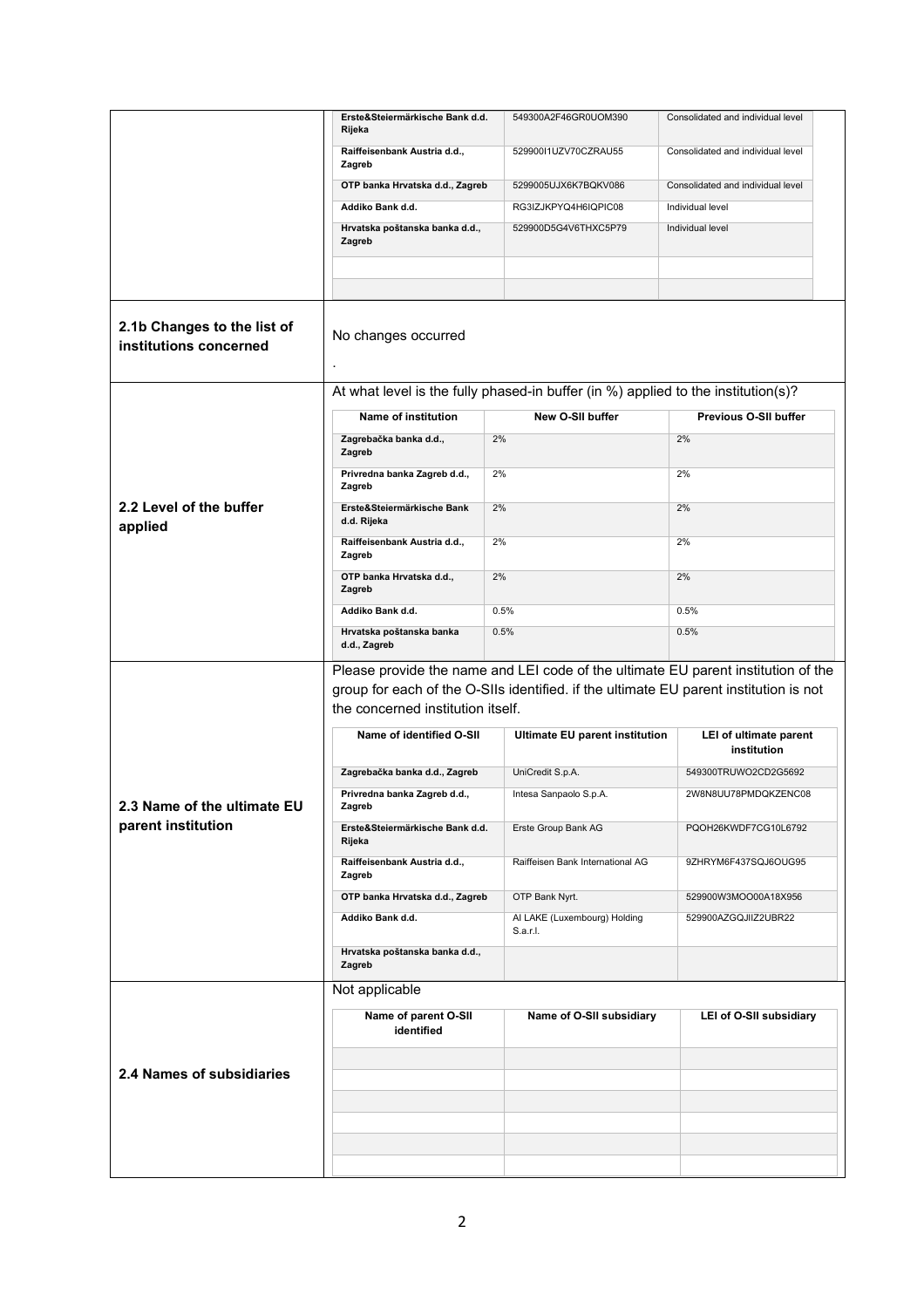| 3.<br>Timing for the measure                                                                                                                        |                                                                                                                                                                                                                                                                                                                                                                                                                                                                                                                                                                         |                                     |                                                             |       |                                                       |                                                        |                                                               |
|-----------------------------------------------------------------------------------------------------------------------------------------------------|-------------------------------------------------------------------------------------------------------------------------------------------------------------------------------------------------------------------------------------------------------------------------------------------------------------------------------------------------------------------------------------------------------------------------------------------------------------------------------------------------------------------------------------------------------------------------|-------------------------------------|-------------------------------------------------------------|-------|-------------------------------------------------------|--------------------------------------------------------|---------------------------------------------------------------|
| 3.1 Timing for the decision                                                                                                                         | What is the date of the official decision? For SSM countries when notifying the<br>ECB: provide the date on which the decision referred to in Article 5 of the Single<br>Supervisory Mechanism Regulation (SSMR) will be taken.<br>30/11/2021                                                                                                                                                                                                                                                                                                                           |                                     |                                                             |       |                                                       |                                                        |                                                               |
| 3.2 Timing for publication                                                                                                                          | What is the date of publication of the notified measure?<br>01/12/2021                                                                                                                                                                                                                                                                                                                                                                                                                                                                                                  |                                     |                                                             |       |                                                       |                                                        |                                                               |
| 3.3 Disclosure                                                                                                                                      | Official decision to identified O-SI institutions via registered post and publication<br>on <b>HNB's</b> web page.                                                                                                                                                                                                                                                                                                                                                                                                                                                      |                                     |                                                             |       |                                                       |                                                        |                                                               |
| 3.4 Timing for application                                                                                                                          | What is the intended date of application of the measure?<br>01/01/2022                                                                                                                                                                                                                                                                                                                                                                                                                                                                                                  |                                     |                                                             |       |                                                       |                                                        |                                                               |
|                                                                                                                                                     | Not applicable<br>Name of institution                                                                                                                                                                                                                                                                                                                                                                                                                                                                                                                                   |                                     | Date1                                                       | Date2 | Date3                                                 | Date4                                                  | Date5                                                         |
| 3.5 Phasing in                                                                                                                                      |                                                                                                                                                                                                                                                                                                                                                                                                                                                                                                                                                                         |                                     | %                                                           | %     | %                                                     | $\frac{0}{0}$                                          | %                                                             |
|                                                                                                                                                     |                                                                                                                                                                                                                                                                                                                                                                                                                                                                                                                                                                         |                                     | %                                                           | %     | %                                                     | $\%$                                                   | $\%$                                                          |
| 3.6 Review of the measure                                                                                                                           | At least annually. HNB intends to perform its review each year in autumn, based<br>on reported data as of end-December of the preceding year.                                                                                                                                                                                                                                                                                                                                                                                                                           |                                     |                                                             |       |                                                       |                                                        |                                                               |
| 4.                                                                                                                                                  | Reason for O-SII identification and activation of the O-SII buffer                                                                                                                                                                                                                                                                                                                                                                                                                                                                                                      |                                     |                                                             |       |                                                       |                                                        |                                                               |
| 4.1 Scores of institutions or<br>group of institutions<br>concerned, as per EBA<br>guidelines on the<br>assessment of O-SIIs<br>(Article 131.3 CRD) | identified based on<br>size;<br>а.<br>importance for the economy of the relevant Member State or the Union,<br>b.<br>capturing substitutability/financial institution infrastructure;<br>complexity, including the additional complexities from cross-border<br>c.<br>activity;<br>interconnectedness of the institution or (sub-)group with the financial<br>d.<br>system.<br>Name of institution<br>Zagrebačka banka d.d.,<br>Zagreb<br>Privredna banka Zagreb<br>d.d., Zagreb<br>Erste&Steiermärkische<br>Bank d.d. Rijeka<br>Raiffeisenbank Austria<br>d.d., Zagreb | Size<br>2809<br>2406<br>1546<br>730 | Substitut-<br>ability<br>2785<br>2133<br>1575<br>895<br>926 |       | Com-<br>plexity<br>3616<br>2822<br>1364<br>998<br>580 | Intercon-<br>nectedness<br>2347<br>1341<br>3482<br>435 | Overall<br><b>Score</b><br>2889<br>2176<br>1992<br>765<br>761 |
|                                                                                                                                                     | OTP banka Hrvatska d.d.,<br>Zagreb                                                                                                                                                                                                                                                                                                                                                                                                                                                                                                                                      | 895                                 |                                                             |       |                                                       | 643                                                    |                                                               |
|                                                                                                                                                     | Hrvatska poštanska banka<br>d.d., Zagreb                                                                                                                                                                                                                                                                                                                                                                                                                                                                                                                                | 477                                 | 447                                                         |       | 58                                                    | 222                                                    | 301                                                           |
|                                                                                                                                                     | Addiko Bank d.d.                                                                                                                                                                                                                                                                                                                                                                                                                                                                                                                                                        | 331                                 | 388                                                         |       | 199                                                   | 276                                                    | 298                                                           |
|                                                                                                                                                     |                                                                                                                                                                                                                                                                                                                                                                                                                                                                                                                                                                         |                                     |                                                             |       |                                                       |                                                        |                                                               |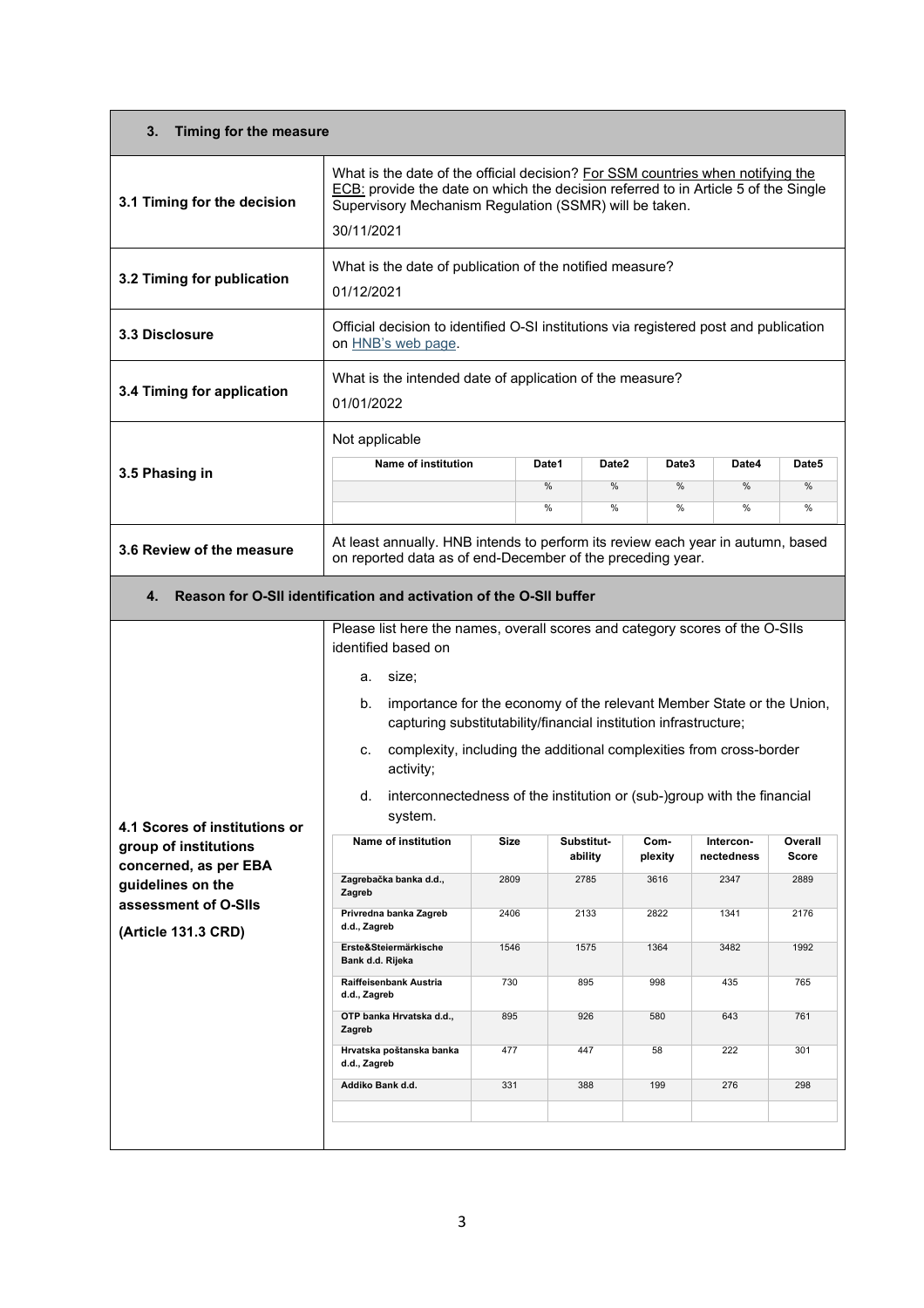|                            | Please provide other relevant information (indicator values, methodology,<br>calculations and formulas, data sources, information set used for denominators)<br>in a separate Excel file.                                                                                                                                                                                                                                                                                                                                                                                                                                            |              |                  |                   |                    |                      |
|----------------------------|--------------------------------------------------------------------------------------------------------------------------------------------------------------------------------------------------------------------------------------------------------------------------------------------------------------------------------------------------------------------------------------------------------------------------------------------------------------------------------------------------------------------------------------------------------------------------------------------------------------------------------------|--------------|------------------|-------------------|--------------------|----------------------|
|                            |                                                                                                                                                                                                                                                                                                                                                                                                                                                                                                                                                                                                                                      |              |                  |                   |                    |                      |
|                            | The identification process followed the methodology set out in the EBA<br>а.<br>Guidelines (EBA/GL/2014/10);<br>Threshold: 275 basis points. Lower threshold is used to account for<br>b.<br>institutions with scores lower than 350 basis points, but still distinctively<br>higher from scores of other institutions. According to their size,<br>complexity and potential impact on the economy they belong to the<br>group of institutions of systemic importance;<br>All credit institutions were included in calculation (including ones not<br>C.<br>exceeding 0.02% of relative total assets and branches for the purpose of |              |                  |                   |                    |                      |
| 4.2 Methodology and        | calculating system-wide aggregates - denominators);<br>d.                                                                                                                                                                                                                                                                                                                                                                                                                                                                                                                                                                            |              |                  |                   |                    |                      |
| indicators used for        |                                                                                                                                                                                                                                                                                                                                                                                                                                                                                                                                                                                                                                      |              |                  |                   |                    |                      |
| designation of the O-SII   | Name of the institution                                                                                                                                                                                                                                                                                                                                                                                                                                                                                                                                                                                                              | Size         | Substitutability | Complexity        | Interconnectedness | <b>Overall Score</b> |
| (Article 131.3)            | Zagrebačka banka d.d., Zagreb<br>Privredna banka Zagreb d.d., Zagreb                                                                                                                                                                                                                                                                                                                                                                                                                                                                                                                                                                 | 2809<br>2406 | 2785<br>2133     | 3616<br>2822      | 2347<br>1341       | 2889<br>2176         |
|                            | Erste&Steiermärkische Bank d.d. Rijeka<br>Raiffeisenbank Austria d.d., Zagreb                                                                                                                                                                                                                                                                                                                                                                                                                                                                                                                                                        | 1546<br>730  | 1575<br>895      | 1364<br>998       | 3482<br>435        | 1992<br>765          |
|                            | OTP banka Hrvatska d.d., Zagreb<br>Hrvatska poštanska banka d.d., Zagreb                                                                                                                                                                                                                                                                                                                                                                                                                                                                                                                                                             | 895<br>477   | 926<br>447       | 580<br>58         | 643<br>222         | 761<br>301           |
|                            | Addiko Bank d.d.<br>Sberbank d.d.                                                                                                                                                                                                                                                                                                                                                                                                                                                                                                                                                                                                    | 331<br>207   | 388<br>269       | 199<br>161        | 276<br>193         | 298<br>208           |
|                            | Podravska banka d.d.<br>Agram banka d.d.                                                                                                                                                                                                                                                                                                                                                                                                                                                                                                                                                                                             | 74<br>71     | 65<br>62         | 18<br>8           | 408<br>353         | 141<br>124           |
|                            | Istarska kreditna banka Umag d.d.                                                                                                                                                                                                                                                                                                                                                                                                                                                                                                                                                                                                    | 72           | 85               | 10                | 17                 | 46                   |
|                            | KentBank d.d.<br>Karlovačka banka d.d.                                                                                                                                                                                                                                                                                                                                                                                                                                                                                                                                                                                               | 55<br>50     | 53<br>48         | 9<br>7            | 33<br>19           | 37<br>31             |
|                            | Partner banka d.d.<br>Wüstenrot stambena štedionica d.d.                                                                                                                                                                                                                                                                                                                                                                                                                                                                                                                                                                             | 38<br>38     | 36<br>40         | 7<br>5            | 25<br>10           | 26<br>23             |
|                            | Croatia banka d.d.<br>Banka Kovanica d.d.                                                                                                                                                                                                                                                                                                                                                                                                                                                                                                                                                                                            | 36<br>26     | 30<br>31         | 10<br>22          | 9<br>4             | 21<br>21             |
|                            | J&T banka d.d.                                                                                                                                                                                                                                                                                                                                                                                                                                                                                                                                                                                                                       | 20           | 20               | 13                | 15                 | 17                   |
|                            | lmex banka d.d.<br>Slatinska banka d.d                                                                                                                                                                                                                                                                                                                                                                                                                                                                                                                                                                                               | 27<br>28     | 25<br>28         | 9<br>$\mathbf{1}$ | 3<br>4             | 16<br>15             |
|                            | Samoborska banka d.d.                                                                                                                                                                                                                                                                                                                                                                                                                                                                                                                                                                                                                | 10           | 9                | $\overline{0}$    | 6                  | 6                    |
|                            | Non-bank institutions were not included in the calculations<br>е.                                                                                                                                                                                                                                                                                                                                                                                                                                                                                                                                                                    |              |                  |                   |                    |                      |
|                            | Expert judgement complemented the scoring process. It did not result in<br>identifying any additional O-SII.                                                                                                                                                                                                                                                                                                                                                                                                                                                                                                                         |              |                  |                   |                    |                      |
|                            |                                                                                                                                                                                                                                                                                                                                                                                                                                                                                                                                                                                                                                      |              |                  |                   |                    |                      |
| 4.3 Supervisory judgement  |                                                                                                                                                                                                                                                                                                                                                                                                                                                                                                                                                                                                                                      |              |                  |                   |                    |                      |
|                            | Along with the scores of systemic importance obtained in the scoring process,                                                                                                                                                                                                                                                                                                                                                                                                                                                                                                                                                        |              |                  |                   |                    |                      |
|                            | HNB uses the equal expected impact approach as recommended by The ESRB                                                                                                                                                                                                                                                                                                                                                                                                                                                                                                                                                               |              |                  |                   |                    |                      |
| 4.4 Calibrating the O-SII  | Handbook on Operationalising Macro-prudential Policy in the Banking Sector.                                                                                                                                                                                                                                                                                                                                                                                                                                                                                                                                                          |              |                  |                   |                    |                      |
| buffer                     | Potential impact of O-SIIs and non-SIIs in distress is equilibrated via adjusting the                                                                                                                                                                                                                                                                                                                                                                                                                                                                                                                                                |              |                  |                   |                    |                      |
|                            | probability of distress for O-SII in relation to the probability of distress of a                                                                                                                                                                                                                                                                                                                                                                                                                                                                                                                                                    |              |                  |                   |                    |                      |
|                            | (reference) non-SII based on historical distribution of the ratio of income to RWAs<br>(return on RWA).                                                                                                                                                                                                                                                                                                                                                                                                                                                                                                                              |              |                  |                   |                    |                      |
|                            |                                                                                                                                                                                                                                                                                                                                                                                                                                                                                                                                                                                                                                      |              |                  |                   |                    |                      |
|                            | The O-SII buffer rates are proportional to the higher risk that these institutions                                                                                                                                                                                                                                                                                                                                                                                                                                                                                                                                                   |              |                  |                   |                    |                      |
| 4.5 Effectiveness and      |                                                                                                                                                                                                                                                                                                                                                                                                                                                                                                                                                                                                                                      |              |                  |                   |                    |                      |
| proportionality of measure | pose to the financial system due to their size, complexity and importance for the                                                                                                                                                                                                                                                                                                                                                                                                                                                                                                                                                    |              |                  |                   |                    |                      |
|                            | economy.                                                                                                                                                                                                                                                                                                                                                                                                                                                                                                                                                                                                                             |              |                  |                   |                    |                      |
|                            |                                                                                                                                                                                                                                                                                                                                                                                                                                                                                                                                                                                                                                      |              |                  |                   |                    |                      |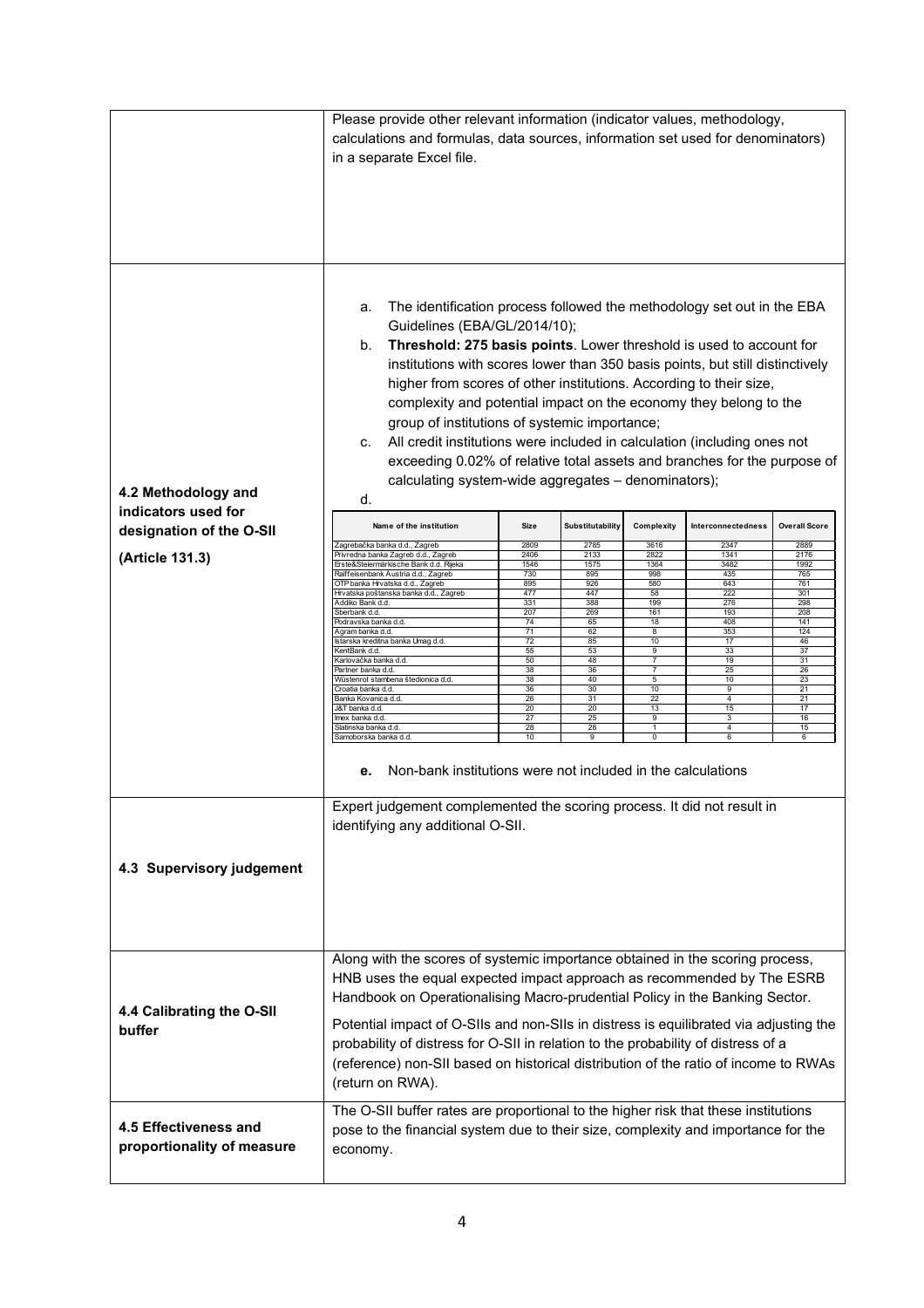| 5.                                                               | Sufficiency, consistency and non-overlap of the policy response                                                                                                                                  |  |  |  |  |
|------------------------------------------------------------------|--------------------------------------------------------------------------------------------------------------------------------------------------------------------------------------------------|--|--|--|--|
| 5.1 Sufficiency of the policy<br>response                        | O-SII buffers are applied and reviewed annually providing significant risk<br>mitigation, while they are calibrated in a way that ensures that benefits exceed<br>costs (see 4.2 and 4.4 above). |  |  |  |  |
|                                                                  | The O-SII buffers contribute to fulfilling policy objectives outlined in ESRB's<br>Recommendation on intermediate objectives and instruments of macro-prudential<br>policy (ESRB/2013/1).        |  |  |  |  |
| 5.2 Consistency of<br>application of the policy<br>response      |                                                                                                                                                                                                  |  |  |  |  |
|                                                                  | No other policy instruments are used to address the same systemic risk.                                                                                                                          |  |  |  |  |
| 5.3 Non-overlap of the policy<br>response                        |                                                                                                                                                                                                  |  |  |  |  |
|                                                                  |                                                                                                                                                                                                  |  |  |  |  |
|                                                                  |                                                                                                                                                                                                  |  |  |  |  |
| 6.                                                               | Cross-border and cross-sector impact of the measure                                                                                                                                              |  |  |  |  |
| 6.1 Assessment of cross-                                         | The HNB's framework (Decision, OG 60/2017) provides the assessment of cross-                                                                                                                     |  |  |  |  |
| border effects and the likely                                    | border effects (leakages and regulatory arbitrage) for the implementation of                                                                                                                     |  |  |  |  |
| impact on the Internal Market<br>(Recommendation                 | Croatian macroprudential policy measures in own jurisdiction, in other Member<br>States and on the Single Market, following the Recommendation/2015/2. Results                                   |  |  |  |  |
| ESRB/2015/2 <sup>3</sup> )                                       | of this assessment show that cross-border effects of the measure are expected to                                                                                                                 |  |  |  |  |
|                                                                  | be non-significant.                                                                                                                                                                              |  |  |  |  |
| 6.2 Assessment of leakages                                       |                                                                                                                                                                                                  |  |  |  |  |
| and regulatory arbitrage<br>within the notifying Member<br>State | See 6.1 above                                                                                                                                                                                    |  |  |  |  |
| <b>Combinations and interactions with other measures</b><br>7.   |                                                                                                                                                                                                  |  |  |  |  |
|                                                                  | There are no G-SIIs in Croatia.                                                                                                                                                                  |  |  |  |  |
| 7.1 Combinations between G-<br>SII and O-SII buffers             | Name of institution<br>O-SII buffer<br><b>G-SII buffer</b>                                                                                                                                       |  |  |  |  |
| (Article 131.14)                                                 | %<br>%<br>%<br>%                                                                                                                                                                                 |  |  |  |  |
|                                                                  | %<br>%                                                                                                                                                                                           |  |  |  |  |
| 7.2 Combinations with                                            | Are any of the institutions identified as O-SIIs subject to a systemic risk buffer?                                                                                                              |  |  |  |  |
| systemic risk buffers<br>(SyRBs)                                 | If yes, please provide the following information:                                                                                                                                                |  |  |  |  |
| (Article 131.15 CRD)                                             | What is/are the systemic risk buffer rates(s)?<br>a.                                                                                                                                             |  |  |  |  |

 $^3$ Recommendation of the European Systemic Risk Board of 15 December 2015 on the assessment of cross-border effects of and voluntary reciprocity for macroprudential policy measures (ESRB/2015/3) (OJ C 97, 12.3.2016, p. 9).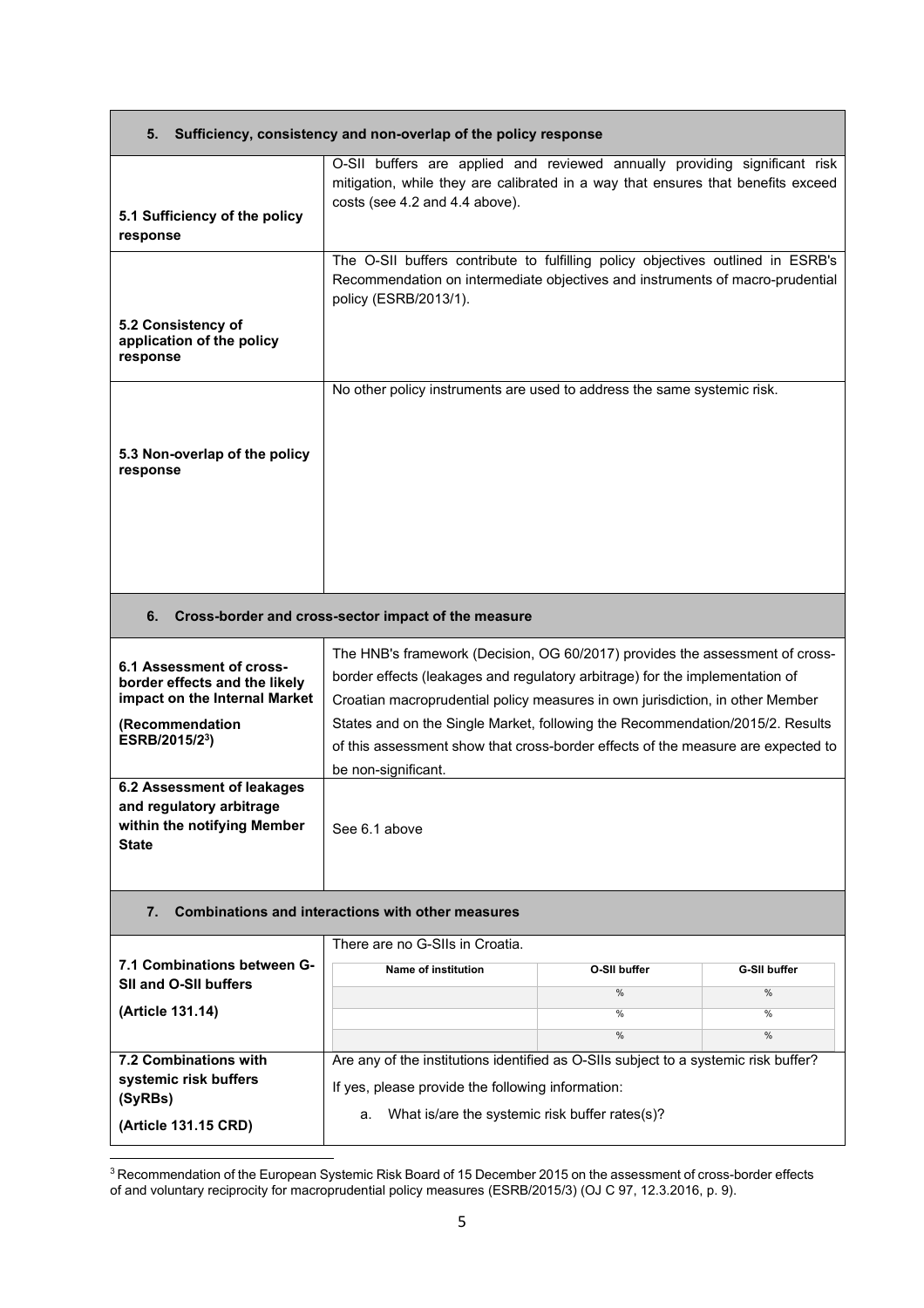|                                                                  | At what level is/are the systemic risk buffer rate(s) applied (i.e.<br>b.                                                                                                                                                                                                                                                                                                                                                                                                                                           |              |                                         |                                          |  |  |
|------------------------------------------------------------------|---------------------------------------------------------------------------------------------------------------------------------------------------------------------------------------------------------------------------------------------------------------------------------------------------------------------------------------------------------------------------------------------------------------------------------------------------------------------------------------------------------------------|--------------|-----------------------------------------|------------------------------------------|--|--|
|                                                                  | consolidation level and/or individual)?<br>Is the sum of the systemic risk buffer rate(s) and the O-SII buffer rate (or<br>c.<br>the higher of the G-SII and O-SII buffer rates, if a group is subject to a G-<br>SII buffer and to an O-SII buffer at consolidated level) to which the same<br>institution is subject over 5%?                                                                                                                                                                                     |              |                                         |                                          |  |  |
|                                                                  | All credit institutions (both O-SIIs and non O-SIIs) in Croatia are subject to a<br>systemic risk buffer. A SyRB rate of 1.5% is applied to all exposures (domestic and<br>foreign), while the O-SII buffer and the SyRB should be maintained on both<br>individual and consolidated level where applicable. The two buffer rates are<br>cumulative.<br>For<br>information,<br>https://www.hnb.hr/en/core-functions/financial-<br>more<br>see<br>stability/macroprudential-measures/structural-systemic-risk-buffer |              |                                         |                                          |  |  |
|                                                                  |                                                                                                                                                                                                                                                                                                                                                                                                                                                                                                                     |              |                                         |                                          |  |  |
|                                                                  | *The table shows the sums of the SyRB rate of 1,5% and O-SII buffer rates based<br>on the domestic buffer methodology. Due to the cap for the subsidiaries, Privredna<br>banka Zagreb d.d. and OTP banka Hrvatska d.d. maintain a lower O-SII buffer rate<br>than set by the domestic buffer methodology, thus the sum of SyRB and O-SII rates<br>that these two banks have to maintain is lower compared to the numbers showed<br>in the table (See also 7.3 below).                                               |              |                                         |                                          |  |  |
|                                                                  | Name of institution                                                                                                                                                                                                                                                                                                                                                                                                                                                                                                 | SyRB rate    | <b>SyRB</b><br>application<br>level     | Sum of G-SII/O-<br>SII and SyRB<br>rates |  |  |
|                                                                  | Zagrebačka banka d.d., Zagreb                                                                                                                                                                                                                                                                                                                                                                                                                                                                                       | 1.5%         | Consolidated<br>and individual<br>level | 3.5%                                     |  |  |
|                                                                  | Erste&Steiermärkische Bank d.d.<br>Rijeka                                                                                                                                                                                                                                                                                                                                                                                                                                                                           | 1.5%         | Consolidated<br>and individual<br>level | 3.5%                                     |  |  |
|                                                                  | Privredna banka Zagreb d.d., Zagreb                                                                                                                                                                                                                                                                                                                                                                                                                                                                                 | 1.5%         | Consolidated<br>and individual<br>level | $3.5\%$ *                                |  |  |
|                                                                  | Raiffeisenbank Austria d.d., Zagreb                                                                                                                                                                                                                                                                                                                                                                                                                                                                                 | 1.5%         | Consolidated<br>and individual<br>level | 3.5%                                     |  |  |
|                                                                  | OTP banka Hrvatska d.d., Zagreb                                                                                                                                                                                                                                                                                                                                                                                                                                                                                     | 1.5%         | Consolidated<br>and individual<br>level | $3.5\%$ *                                |  |  |
|                                                                  | Addiko Bank d.d                                                                                                                                                                                                                                                                                                                                                                                                                                                                                                     | 1.5%         | Individual level                        | 2%                                       |  |  |
|                                                                  | Hrvatska poštanska banka d.d.,<br>Zagreb                                                                                                                                                                                                                                                                                                                                                                                                                                                                            | 1.5%<br>$\%$ | Individual level                        | 2%<br>$\%$                               |  |  |
|                                                                  |                                                                                                                                                                                                                                                                                                                                                                                                                                                                                                                     |              |                                         |                                          |  |  |
|                                                                  | If the O-SII is a subsidiary of an EU parent institution subject to a G-SII or O-SII<br>buffer on a consolidated basis, what is the G-SII or O-SII buffer rate on a<br>consolidated basis of the parent institution?<br>Does the cap for the subsidiary prevent the implementation of a higher O-SII<br>buffer based on the domestic buffer setting methodology?                                                                                                                                                    |              |                                         |                                          |  |  |
| 7.3 O-SII requirement for a<br>subsidiary (Article 131.8<br>CRD) | The cap for the subsidiary prevents the implementation of a higher O-SII buffer<br>based on the domestic buffer setting methodology for two credit institutions:<br>Privredna banka Zagreb d.d., Zagreb where the buffer rate to be<br>1)<br>maintained in 2022 is 1.75%<br>OTP banka Hrvatska d.d., Zagreb where the buffer rate to be<br>2)<br>maintained in in 2022 is 1.5%                                                                                                                                      |              |                                         |                                          |  |  |